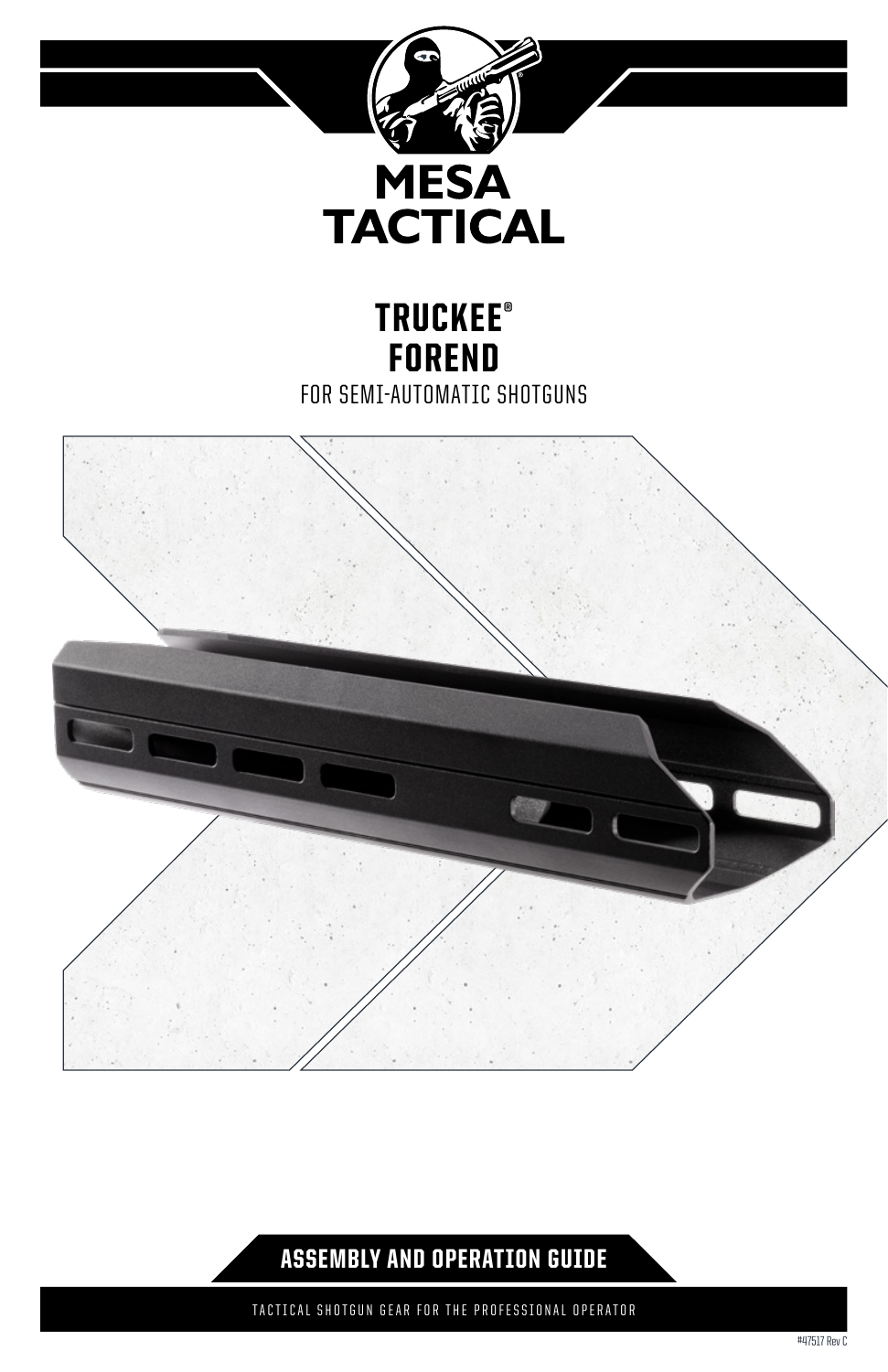

# **TRUCKEE® FOREND FOR SEMI-AUTO SHOTGUNS**

# **PARTS LIST:**

Thank you for purchasing the Mesa Tactical Truckee forend for semiautomatic shotguns. The Truckee forend currently supports the Benelli M4 shotgun. These quick installation instructions should help you get the Truckee forend installed and operational within a few minutes.

Our products are manufactured in the USA using the highest quality processes and materials, and should provide many years of reliable service.

For best results, please read these instructions before installing and using your Truckee forend. If you have any questions, please call customer service at **775-333-9800** or email **support@mesatactical.com**.

**THERE ARE ONLY FOUR PIECES TO THE TRUCKEE FOREND ASSEMBLY:**

- **THE INJECTION MOLDED GLASS FILLED NYLON FRONT CAP**  PART NUMBER 47318
- **THE INJECTION MOLDED GLASS FILLED NYLON LEFT REAR CAP** PART NUMBER 47317

**• THE INJECTION MOLDED GLASS FILLED NYLON RIGHT REAR CAP** PART NUMBER 47310

**• THE MACHINED ALUMINUM FOREND (EITHER 8½, 11, OR 15 INCHES LONG).**



For current parts list and a digital download of this manual Please visit **MESATACTICAL.COM/SUPPORT** 

# **QUICK INSTALLATION INSTRUCTIONS** FOR BENELLI M4 SHOTGUNS

### 1. ENSURE THE WEAPON IS UNLOADED AND POINTED IN A SAFE DIRECTION.

You know the drill. No live ammunition should be present. Before starting, lock the bolt back.

### 2. REMOVE THE BARREL AND FACTORY FOREND HALVES.

Unscrew the magazine cap at the forward barrel ring and remove the barrel. The forend halves will fall away. If your shotgun is fitted with the factory magazine extension/spacer, it will have to be removed as well. Simply unscrew it and pull it out of line as the barrel is separated from the rest of the shotgun (**see figure 2.1**).

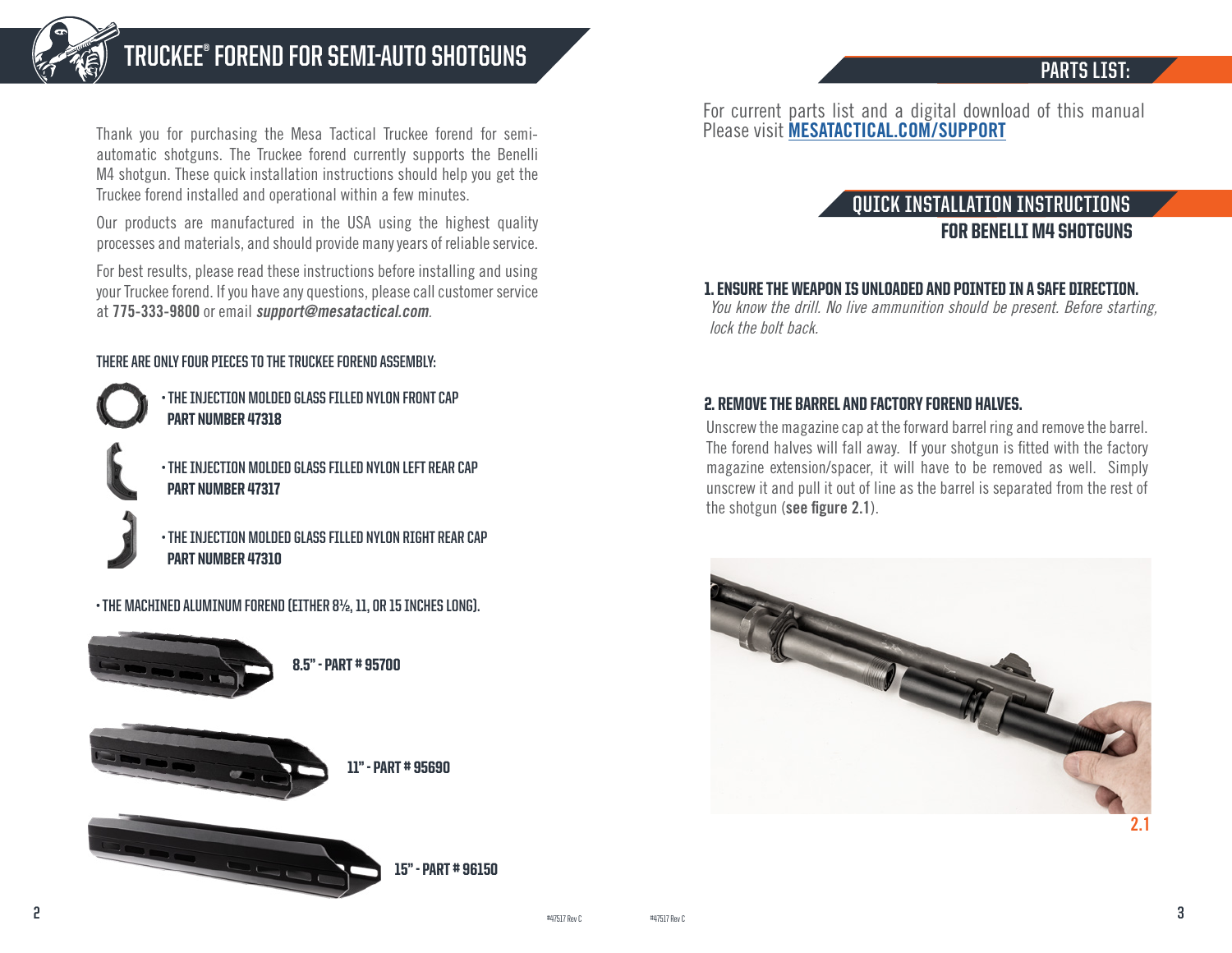# **INSTRUCTIONS CONTINUED INSTRUCTIONS CONTINUED**

#### 3. REMOVE THE FACTORY FRONT SLING LOOP (OPTIONAL).

The 8½ inch Truckee forend is designed to be installed with the factory front sling loop; if you have the 8½ inch Truckee forend no changes are necessary.

If you are installing an 11 or 15 inch Truckee forend, you will need to remove the factory front sling loop.

The factory front sling loop is retained by a c-clip or snap ring that can be removed with snap ring pliers. Once the c-clip is removed you can slide the front sling loop off over the front of the magazine tube (**see figure 3.1**).



**3.1**

#### 4. SEAT THE FRONT CAP ON THE BARREL RING.

Hold the barrel muzzle down and place the front cap onto the back of the rear barrel ring, with the circular boss face down against the spring. The crescent shape cutout fits against the barrel (**see figure 4.1**).

If your shotgun is fitted with the factory magazine extension/spacer, slip it into the forward barrel ring now and let it hang loosely.



**NOTE: Because of the possibility of interference between M-LOK® hardware and the front cap or other parts of the shotgun, do not install M-LOK accessories on the forend until after the forend has been installed on the shotgun. Some M-LOK screw hardware may be too long for use with the Truckee forend and may have to be replaced or ground down.**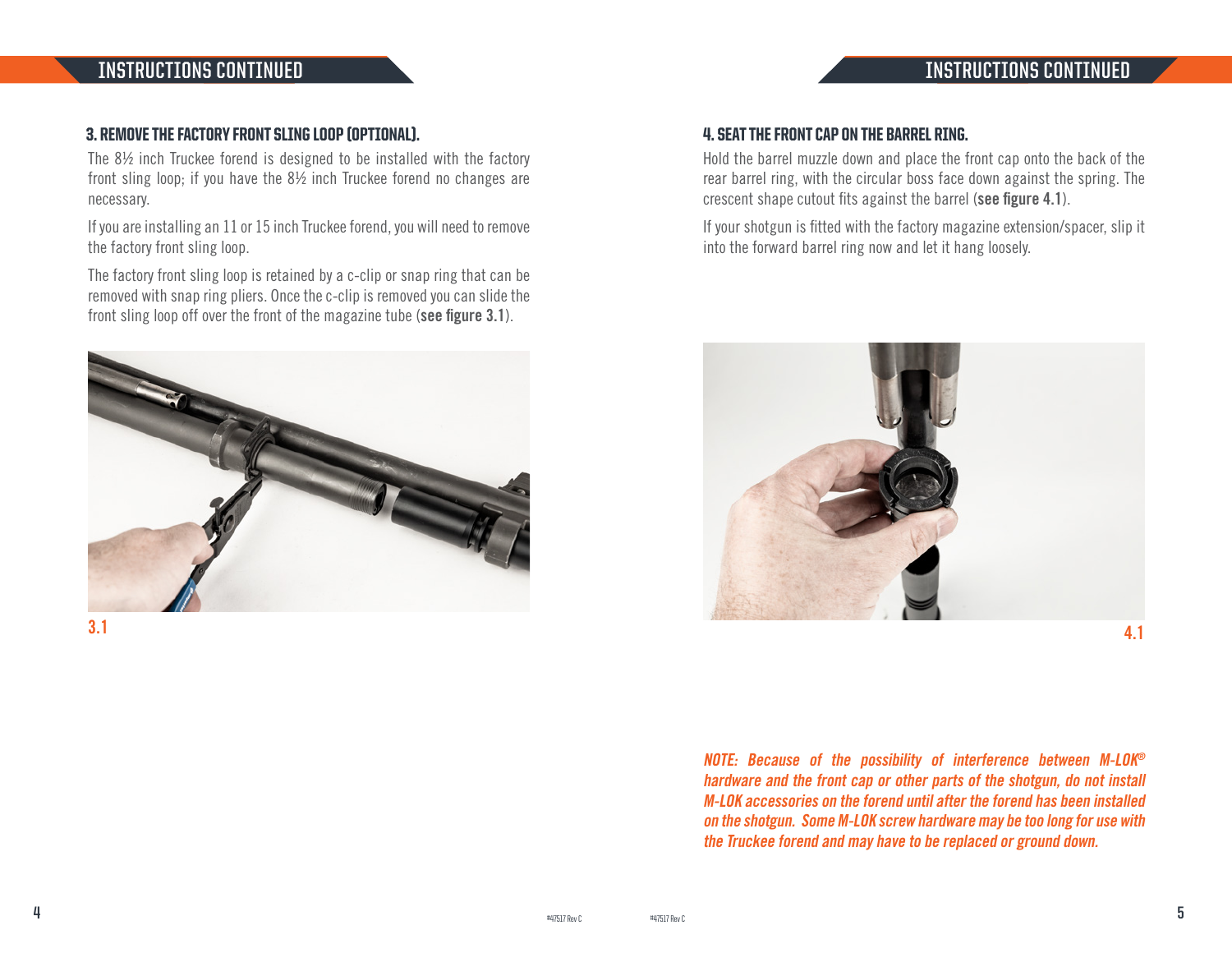#### 5. SLIDE THE ALUMINUM FOREND OVER THE BARREL RING TO SEAT IN THE REAR OF THE FRONT CAP.

With the muzzle still pointed down, align the aluminum forend at an angle so that each side of the upper opening slips between the barrel and the gas cylinders. The edges of the opening will touch the rear barrel flange slightly and slide along it (**see figure 5.**1). Carefully slide the aluminum forend past the rear barrel flange, gas cylinders and rear barrel ring until the inner flange of the forend seats itself in the upward-facing slots in the front cap you just installed.

You may have a little trouble with the forend hitting the front cap and upsetting it, jamming the forend. Simply move slowly until the front of the forend is past the front cap.

The inside flange of the forend will slip into the front cap almost automatically. When it does, the rear of the forend will sit just below the gas piston flanges.



### **5.1**

#### 6. PLACE THE REAR CAP HALVES OVER THE BARREL AND ONTO THE FOREND.

Once the forend is nestled in the upward-facing grooves of the front cap, place the rear cap halves one and a time over the gas cylinders and barrel, behind the forend but under the rear barrel flange. The rear cap halves should snap in place over the back of the forend and will secure the forend loosely to the barrel (**see figure 6.1**).



#### 7. INSTALL THE BARREL AND THE FOREND ASSEMBLY ONTO SHOTGUN. **INSTRUCTIONS CONTINUED**

Now the forend is part of a complete assembly that includes the barrel. You should be able to re-install the barrel, fitting the rear boss of the rear cap into the forend support plate on the front of the shotgun receiver. If your shotgun is fitted with the factory magazine extension/spacer, ensure it is aligned with the magazine and forward barrel ring as you slide the barrel and forend assembly into place, then screw it finger-tight onto the magazine. Tighten the complete barrel and forend assembly down with the magazine cap (**see figure 7.1**).



## **REMOVAL INSTRUCTIONS**

#### REMOVING THE TRUCKEE FOREND

The only reason you would need to separate the forend from the barrel is during periodic maintenance or to gain access to the gas system. Otherwise, the Truckee forend can remain part of a barrel and forend assembly, and can be removed from the shotgun along with the barrel for regular cleaning.

Removal of the Truckee forend is the reverse of installation. First remove all M-LOK accessories that have been installed on the Truckee forend.

#### QUESTIONS AND SUPPORT

If you have any questions, please call customer service at **775-333-9800** or email **support@mesatactical.com**.

 $\triangle$  CALIFORNIA PROPOSITION 65 WARNING: This product can expose you to chemical(s) known to the State of California to cause cancer, birth defects or other reproductive harm. For more information, go to www.P65Warnings.ca.gov/product